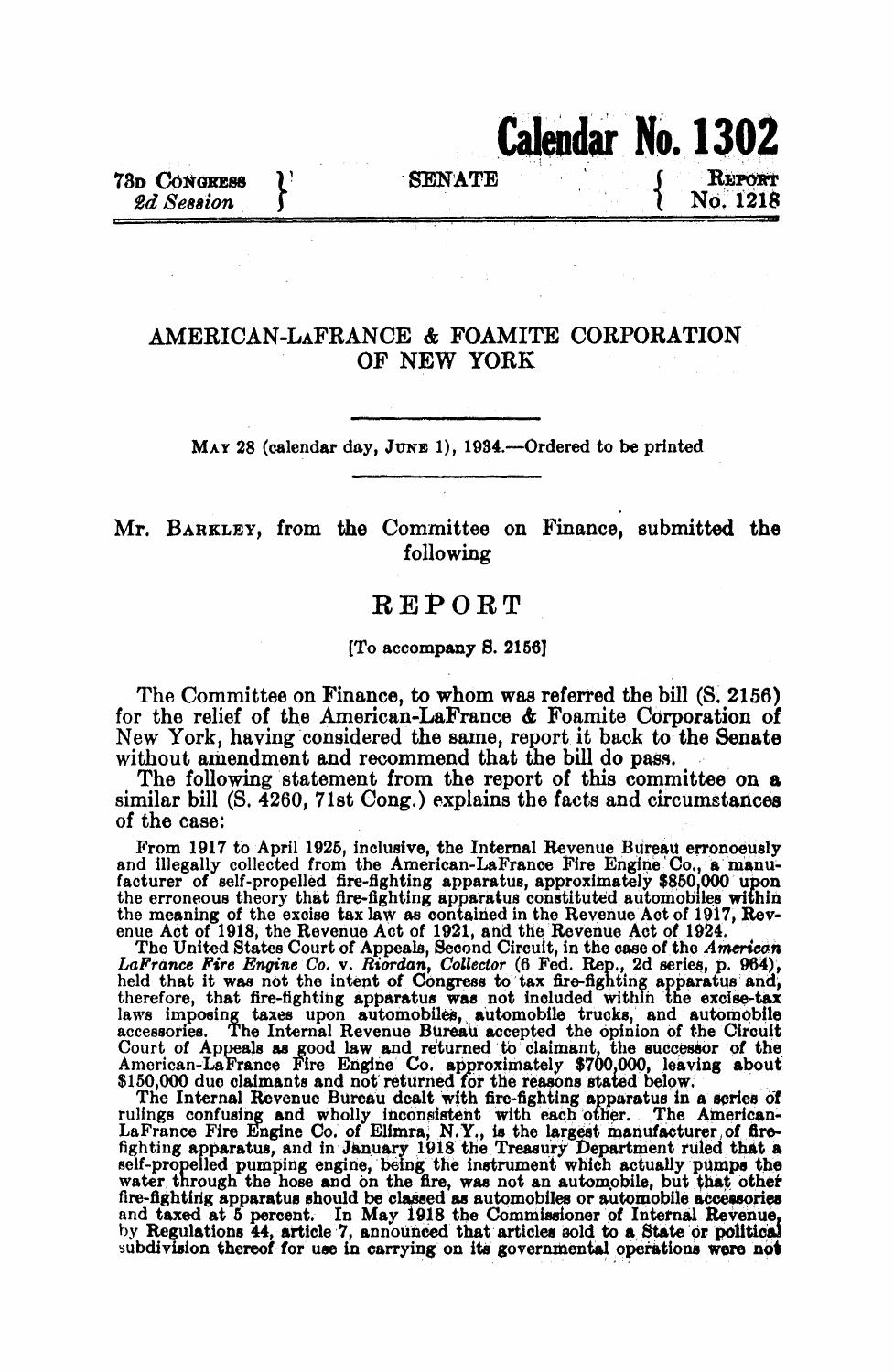bject to excise taxes. Approximately 90 percent of the fire-fighting apparatus manufactured by the American-LaFrance Fire Engine Co. and other fire-engine companies is sold to municipalities, and while this ruling wasin force, the internal Revenue Bureau collected taxes only on fire-fighting apparatus sold to individuals, firms, or private corporations, and thereafter the Government in some instances refunded to the American-LaFrance Fire Engine Co. taxes paid under former rulings. Under date of May 5, 1919, Regulations 47 construing the Revenue Act of 1918 was announced, and article 10 of Regulations 47 repeated the regulation that articles sold to a State or municipal subdivision thereof by a manufacturer for use in carrying on its governmental operations were not subject to the tax.

In the month of July 1919, the Commissioner of Internal Revenue promulgated Treasury Decision No. 2897, which reversed the above-mentioned regulations and decisions in regard to sales to States and municipalities, and further provided that such reversal should have a retroactive effect. That thereafter and by Treasury Decision No. 2930 issued October 7, 1919, the Treasury Department again apparently ruled that pumping engines and perhaps other kinds of fire-fighting apparatus were not subject to the excise tax, but this ruling was so confusing that its meaning was doubtful. A sentence in said ruling reads as follows:

"A self-propelled fire engine, if designed to carry only such persons as are necessary to drive it and to operate the pumping engine, is not taxable."

This ruling was formally published as article 11 of Regulations 47. Such firefighting aparatus as was allowed to be taxable was taxed as a pleasure automobile at 5 percent.

These rulings necessarily resulted in the greatest confusion with respect to what taxes, if any, would be demanded. Conferences were held by representatives of the American-La France Fire Engine Co. with Treasury officials concerning the situation. Then later the Treasury Department notified the American-La France Fire Engine Co. that they were still uncertain with respect to the tax liability of fire-fighting apparatus and that the whole situation would be reviewed in an additional ruling. In the meantime they were informed that the Internal Revenue Bureau would accept claims in abatement with respect to excise taxes claimed and not paid due to the existing confusion.

Thereafter and by Treasury Decision No. 2989 issued March 3, 1920, the Internal Revenue Bureau reversed and modified the above ruling, to wit, Treasury Dceision'2930, and promulgated articles 11, 12, and 13 of Regulations 47, and ruled therein that all fire-fighting apparatus of every kind and nature should be regarded as automobile trucks and should be taxable at 3 percent instead of 5 percent as in the case of ordinary automobiles. This ruling was made retroactive, and the American-La France Fire Engine Co. was informed that they must now pay excise taxes at the rate of 3 percent with respect to all sales, whether made to a city, county, State, person, or corporation, and with respect to every kind of fire-fighting apparatus, including pumping engines.

The foregoing shows the confused condition in the Treasury Department relating to the collection of excise taxes on fire-fighting apparatus.

This ruling, to wit, articles 11, 12, and 13 of Regulations 47, very seriously affected the finances of all manufacturers of fire-fighting apparatus. The Internal Revenue Bureau, using the ruling as authority, suddenly called for excise taxes now claimed to be due for previous years and months and for periods of time when according to Internal Revenue Bureau rulings no taxes were due, and with respect to certain kinds of fire-fighting apparatus, which had not heretofore been taxed. Moreover, this ruling came in a period of great depression and it was very hard to raise money. The result was that some of the smaller manufacturers of firefighting apparatus were forced to the wall.

The American-LaFrance Fire Engine Co. was suddenly called upon to pay approximately \$340,000 of Alleged back excise taxes when all the time it had been trying to observe Treasury rulings, and it found itself in a very distressing situation. It was only by the curtailment of expenses, the rapid cutting down of inventories, and by resorting very largely to the point of exhaustion of its credit at the banks that the American-LaFrance Fire Engine Co. was able to pay these alleged taxes, which afterward the United States courts held to be illegally collected.

Each time a tax was paid by the American-LIFrance Fire Engine Co. it protested the tax under oath upon the ground that fire-fighting apparatus could not be regarded as automobiles, and that it was not the intention of Congress to include fire-fighting apparatus when it provided for the excise tax upon automobiles, automobile trucks, and automobile accessories.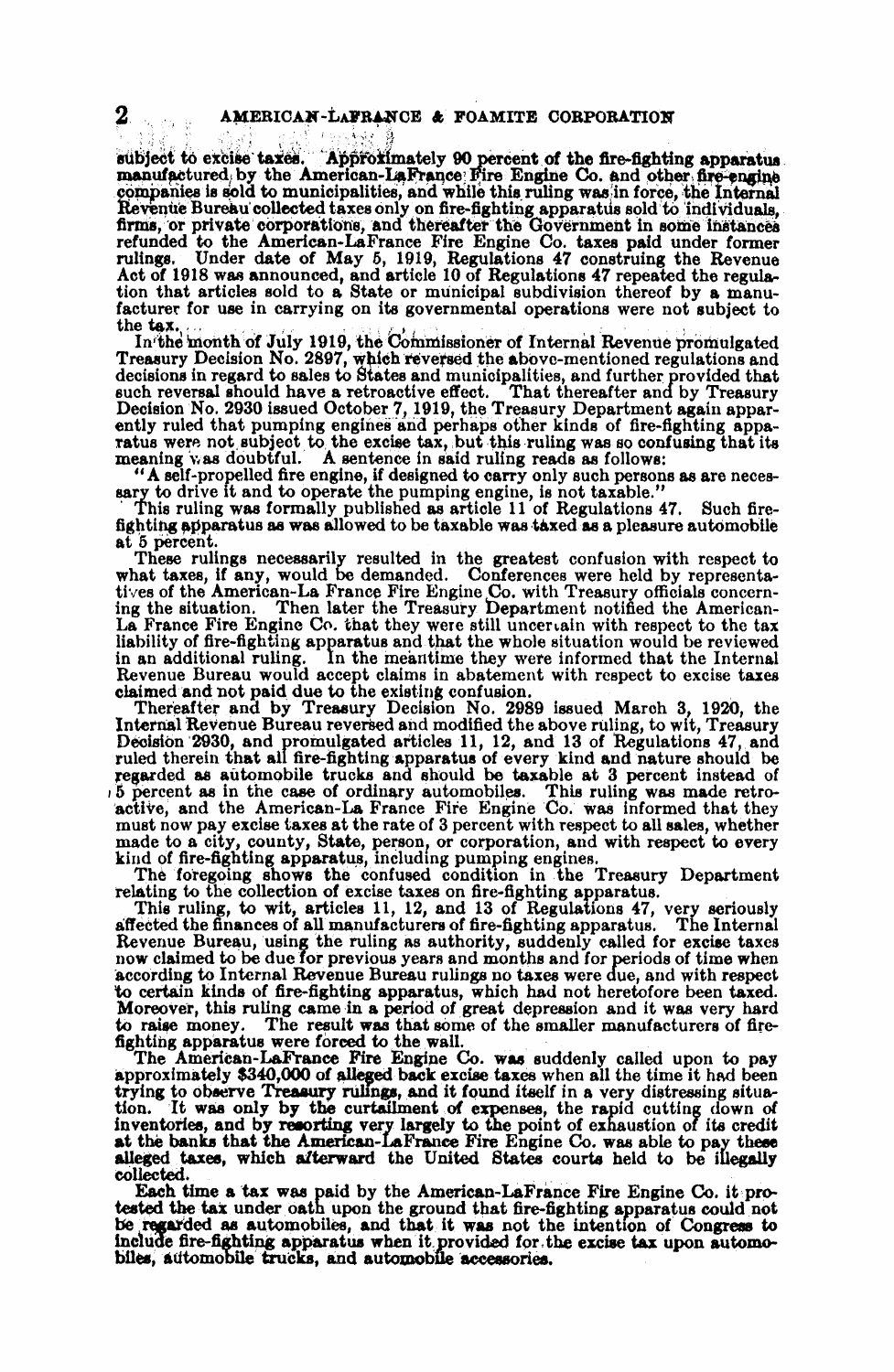Thereion the American-LaFrance Fire Engine Co. brought a suit in the circuit court of the United States, western district of New York, to recover sums paid as excise taxes during three of the preceding months. The suit wa to tax fire-fighting apparatus since fire-fighting apparatus was used solely for the purpose of extinguishing fires and that such apparatus was purchased almost

entirely by municipalities or for State purposes.<br>Thereupon the Treasury Department accepted the above-mentioned decision<br>of the circuit court of appeals, second circuit, and proceeded to make refunds with respect to claims filed by the American-LaFrance Fire Engine Co. and other fireengine companies covering taxes paid by them.

Due to the confusion explained above, which necessarily resulted from the action of the Government in promulgating retroactive, conflicting, and inconsistent rulings with respect to fire-fighting apparatus, the American-La certain payments of approximately \$150,000 made in 1920, and as these claims were not filed within the period of limitation then existing, the Government refused to return to the American-LaFrance Fire Engine Co. approximately \$150,000 of the sums which the Government had erroneously and illegally collected despite the protests duly and emphatically made. It is submitted, therefore, that since the Government illegally collected the above moneys, when no part of it was due or owing, that in all fairness provision should now be made for the return to the American-LaFrance Fire Engine Co. of the sums to which it is entitled.

Due to the existing depression, employment at the factory of the American-LaFrance & Foamite Corporation is low. The company is anxious to return more men to the pay rolls. For the 9 months ending September 1930 the company suffered a deficit of \$116,000. By passing Senate bill 4260 help would be given, at a needed time, to a worthy corporation anxious to do its part in restoring business conditions to normal.

The following is a letter from the Treasury Department with reference to the case:

#### TREASURY DEPARTMENT. Washington, February 17, 1934.

### Hon. PAT HARRISON.

#### Chairman Committée on Finance, United States Senate.

MY DEAR MR. CHAIRMAN: Reference is made to your communication of January 11, 1934, requesting a report of the Treasury Department on bill S. 2156 now pending before your committee for the relief of the American-La France

You are advised that bill S. 2156 is in all respects similar to bill S. 4342 introduced in the Senate on May 3, 1928 (70th Cong., 1st sess.), bill S. 4260 introduced in the Senate on April 21, 1930 (71st Cong., 2d sess.),

which the Treasury Department has rendered reports to your committee.<br>The case is this: Under section 600 (a) of the Revenue Act of 1917 and section 900 (a) of the Revenue Act of 1918, the sale of an automobile truck or automobile wagon by the manufacturer, producer, or importer thereof was subject to a tax amounting to 3 percent of his selling price. In its regulations interpreting the law the Bureau of Internal Revenue took the position that automotive hook and ladder trucks, hose carts, and certain self-propelled fire engines were taxable as automobile trucks. This position was sustained under date of November 3, 1923, by the United States District Court for the Western District of New York, but was reversed by the decision of the United States circuit court o the second circuit rendered March 7, 1925. No appeal was taken from the decision of the circuit court of appeals, and the Bureau of Internal Revenue amended its regulations and refunded to the American-La France Fire Engine Co. more than \$1,000,000 which had been paid as tax on sales of fire apparatus. However,<br>payments totaling \$154,402.83 had been made more than 4 years prior to the<br>date the company filed claims for their refund, and this sum was, t Revenue Act of 1924.